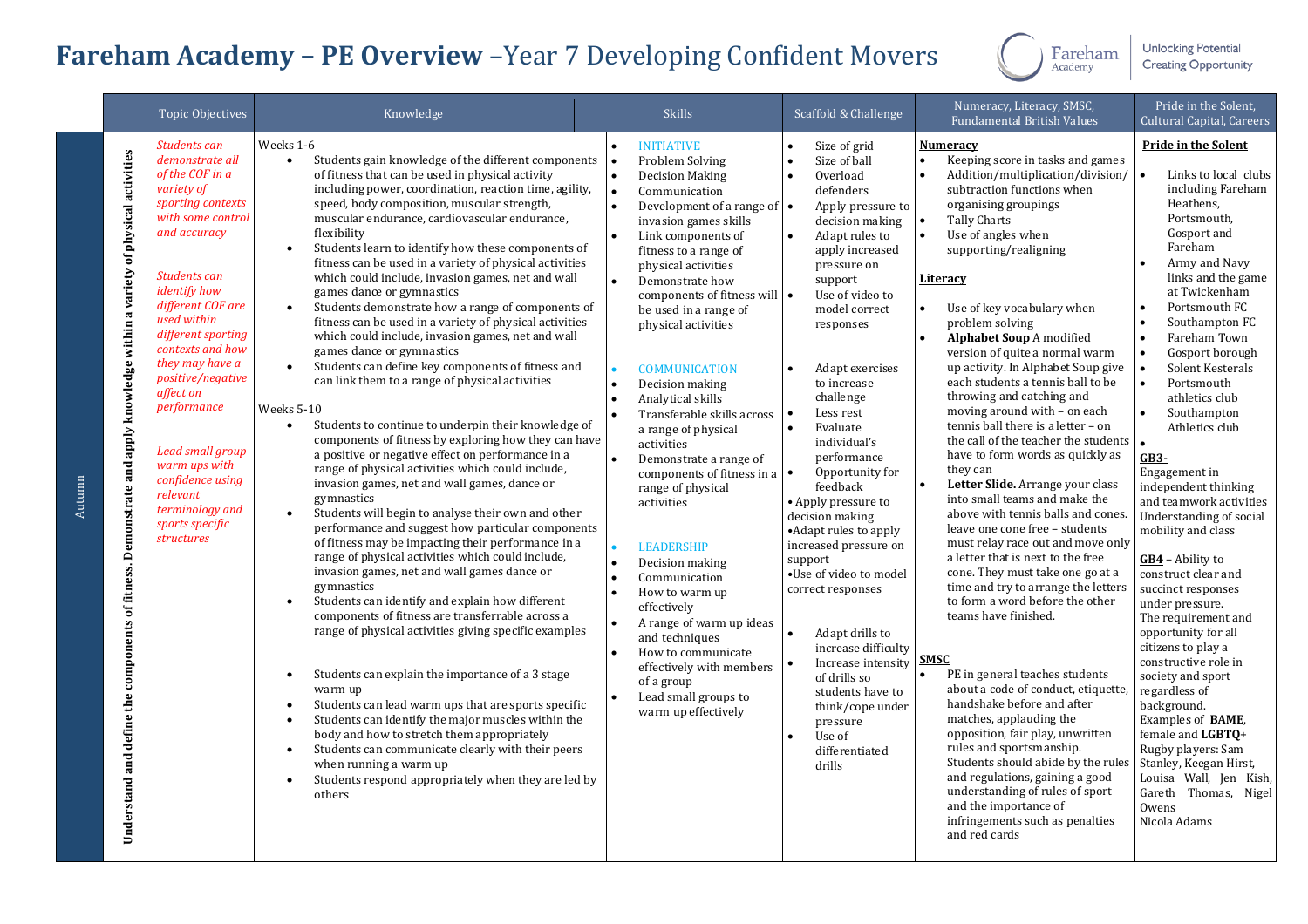| Development and application of fundamental skills in a variety of physical activities | number of kev<br>skills such as<br>sending,<br>receiving,<br>travelling turning<br>and shooting and<br>how to apply<br>them to different<br>contexts<br>Consistently<br>makes<br>appropriate<br>decisions when<br>applying a skill or<br>technique to a<br>variety of<br>sporting contexts<br>Describe how a<br>range of<br>components of<br>fitness can have a<br>positive/negative<br>impact on<br>performance<br><b>Students show</b><br>high levels of<br>resilience and<br>sportsmanship in<br>a range of<br>sporting contexts | $\bullet$<br>$\bullet$<br>$\bullet$<br>$\bullet$<br>$\bullet$<br>$\bullet$<br>$\bullet$<br>$\bullet$<br>$\bullet$<br>$\bullet$<br>$\bullet$<br>$\bullet$<br>$\bullet$<br>$\bullet$<br>$\bullet$<br>$\bullet$<br>$\bullet$<br>$\bullet$<br>$\bullet$<br>$\bullet$<br>$\bullet$<br>$\bullet$<br>$\bullet$<br>$\bullet$<br>$\bullet$<br>$\bullet$ | How to send and receive accurately in a range<br>of physical activities<br>Type of pass<br>Timing of pass<br>When to pass<br>Movement when not in possession<br>Movement when in possession<br>How to turn and maintain control<br>Movement patterns<br>How to shoot correctly in a range of physical<br>activities including invasion games, net & wall<br>games, gymnastics and dance<br>When to pass<br>When to shoot<br>Where and when to move to create space<br>Application of skills across a range of physical<br>activities<br>When to attack<br>When to defend<br>Delay<br>How and when to travel with the ball<br>Definitions of COF<br>Describe how different COF can have an impact<br>on performance<br>Demonstrate a number of COF in a range of<br>physical activities and how they impact on your<br>performance<br>Develop analytical skills in a rage of taught<br>activities including invasion games, net & wall<br>games, gymnastics and dance<br>Define resilience<br>Link resilience to a range of physical activities<br>Explain how they can demonstrate resilience in<br>a range of physical activities<br>Demonstrate resilience in a range of taught<br>activities<br>Link resilience to a range of daily activities<br>across a variety of subjects | $\bullet$<br>$\bullet$<br>$\bullet$<br>$\bullet$<br>$\bullet$ | Sending and receiving in a range<br>of physical activities<br>Timing, type and weight of pass<br>Turing and travelling in a range<br>of physical activities<br>Shooting and scoring in a range<br>of physical activities<br>Decision making<br>Communication<br>Decision making to overcome a<br>problem<br>Decision making under pressure<br>When to attack and defend<br>Communication<br><b>COMMUNICATION</b><br>Analysis skills<br>Positive/negative impact of COF<br>on a range of physical activities<br>How to improve specific COF<br>Training methods<br><b>RESILIENCE</b><br>Importance of resilience<br>Importance of sportsmanship<br>How to act appropriately in<br>success and defeat<br>Act appropriately when tasks<br>become challenging | $\bullet$<br>$\bullet$ | students are put<br>under increasing<br>pressure<br>Increase intensity<br>of the drills<br>Adjust size of<br>targets<br>Application of<br>different rules<br>within<br>skills/drills to<br>apply pressure<br>Adapt rules so<br>students are put $\bullet$<br>under increasing<br>pressure<br>Increase intensity<br>of the drills<br>Adjust size of<br>targets<br>Application of<br>different rules<br>within<br>skills/drills to<br>apply pressure<br>Adapt rules so<br>students are put<br>under increasing<br>pressure<br>Increase intensity<br>of the drills<br>Adjust size of<br>targets<br>Application of<br>different rules<br>within<br>skills/drills to<br>apply pressure | $\bullet$<br>$\bullet$<br>$\bullet$<br>$\bullet$<br>$\bullet$<br>$\bullet$<br>$\bullet$ | understand the consequences of<br>their actions which in turn helps<br>students apply this understanding<br>to their own lives.<br>The concepts of self-discipline to<br>excel are essential. Students<br>should be taught that the only way<br>you can achieve in sport to a high<br>standard is if you work hard and if<br>you can discipline yourself to train<br>and apply yourself.<br>Promote fair play and team work<br>in lessons<br>- Encourage good sportsmanship<br>throughout<br>- Respect with equipment both<br>when using it and when storing it<br>- Following instructions and<br>decisions made by officials.<br>Abiding by the rules, in all<br>sporting situations.<br>- Respect for their facilities and<br>the environment they are active in<br>Listening to teacher and peer<br>feedback on particular sporting<br>skills<br>Promote trust with peers through<br>team building activities |  |
|---------------------------------------------------------------------------------------|-------------------------------------------------------------------------------------------------------------------------------------------------------------------------------------------------------------------------------------------------------------------------------------------------------------------------------------------------------------------------------------------------------------------------------------------------------------------------------------------------------------------------------------|------------------------------------------------------------------------------------------------------------------------------------------------------------------------------------------------------------------------------------------------------------------------------------------------------------------------------------------------|-----------------------------------------------------------------------------------------------------------------------------------------------------------------------------------------------------------------------------------------------------------------------------------------------------------------------------------------------------------------------------------------------------------------------------------------------------------------------------------------------------------------------------------------------------------------------------------------------------------------------------------------------------------------------------------------------------------------------------------------------------------------------------------------------------------------------------------------------------------------------------------------------------------------------------------------------------------------------------------------------------------------------------------------------------------------------------------------------------------------------------------------------------------------------------------------------------------------------------------------------------------------------------------|---------------------------------------------------------------|-----------------------------------------------------------------------------------------------------------------------------------------------------------------------------------------------------------------------------------------------------------------------------------------------------------------------------------------------------------------------------------------------------------------------------------------------------------------------------------------------------------------------------------------------------------------------------------------------------------------------------------------------------------------------------------------------------------------------------------------------------------|------------------------|-----------------------------------------------------------------------------------------------------------------------------------------------------------------------------------------------------------------------------------------------------------------------------------------------------------------------------------------------------------------------------------------------------------------------------------------------------------------------------------------------------------------------------------------------------------------------------------------------------------------------------------------------------------------------------------|-----------------------------------------------------------------------------------------|-------------------------------------------------------------------------------------------------------------------------------------------------------------------------------------------------------------------------------------------------------------------------------------------------------------------------------------------------------------------------------------------------------------------------------------------------------------------------------------------------------------------------------------------------------------------------------------------------------------------------------------------------------------------------------------------------------------------------------------------------------------------------------------------------------------------------------------------------------------------------------------------------------------------|--|
|---------------------------------------------------------------------------------------|-------------------------------------------------------------------------------------------------------------------------------------------------------------------------------------------------------------------------------------------------------------------------------------------------------------------------------------------------------------------------------------------------------------------------------------------------------------------------------------------------------------------------------------|------------------------------------------------------------------------------------------------------------------------------------------------------------------------------------------------------------------------------------------------------------------------------------------------------------------------------------------------|-----------------------------------------------------------------------------------------------------------------------------------------------------------------------------------------------------------------------------------------------------------------------------------------------------------------------------------------------------------------------------------------------------------------------------------------------------------------------------------------------------------------------------------------------------------------------------------------------------------------------------------------------------------------------------------------------------------------------------------------------------------------------------------------------------------------------------------------------------------------------------------------------------------------------------------------------------------------------------------------------------------------------------------------------------------------------------------------------------------------------------------------------------------------------------------------------------------------------------------------------------------------------------------|---------------------------------------------------------------|-----------------------------------------------------------------------------------------------------------------------------------------------------------------------------------------------------------------------------------------------------------------------------------------------------------------------------------------------------------------------------------------------------------------------------------------------------------------------------------------------------------------------------------------------------------------------------------------------------------------------------------------------------------------------------------------------------------------------------------------------------------|------------------------|-----------------------------------------------------------------------------------------------------------------------------------------------------------------------------------------------------------------------------------------------------------------------------------------------------------------------------------------------------------------------------------------------------------------------------------------------------------------------------------------------------------------------------------------------------------------------------------------------------------------------------------------------------------------------------------|-----------------------------------------------------------------------------------------|-------------------------------------------------------------------------------------------------------------------------------------------------------------------------------------------------------------------------------------------------------------------------------------------------------------------------------------------------------------------------------------------------------------------------------------------------------------------------------------------------------------------------------------------------------------------------------------------------------------------------------------------------------------------------------------------------------------------------------------------------------------------------------------------------------------------------------------------------------------------------------------------------------------------|--|

Spring